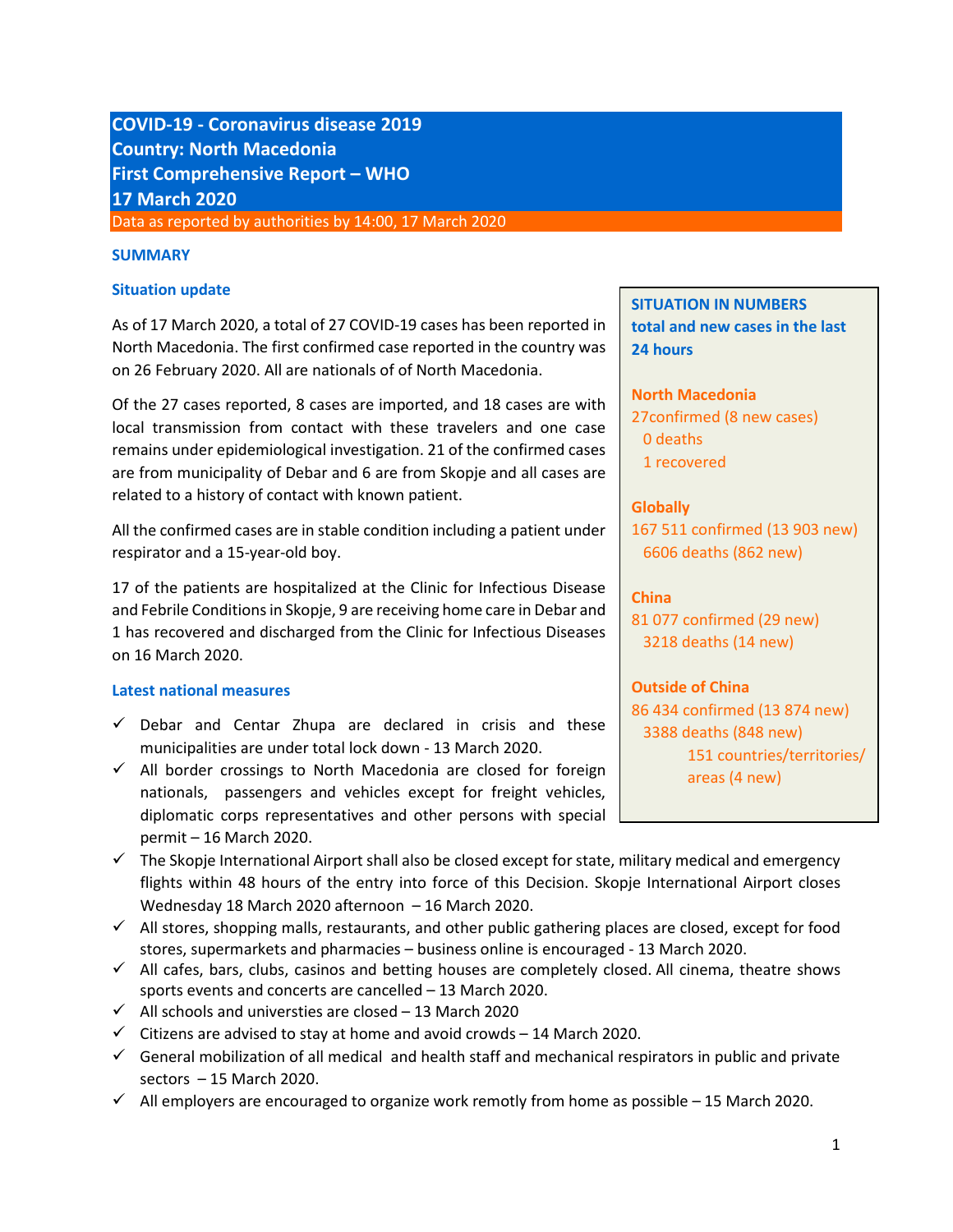#### **SURVEILLANCE**



**Figure 1. Municipalities in North Macedonia with reported confirmed cases of COVID-19, 17 March 2020** 

<https://experience.arcgis.com/experience/685d0ace521648f8a5beeeee1b9125cd>



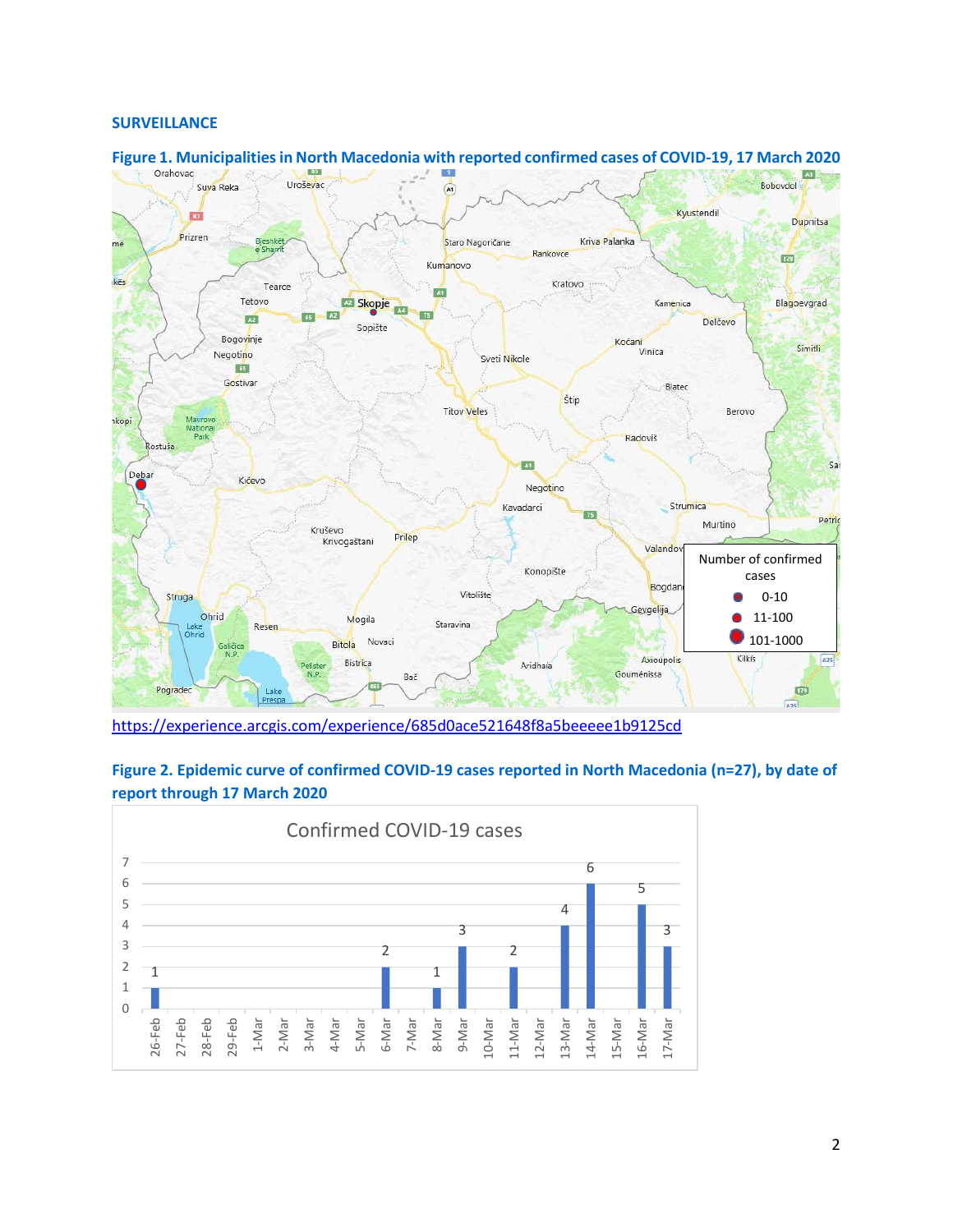#### **PREPAREDNESS AND RESPONSE**

#### **WHO ROLE AND ACTION**

WHO is the lead UN agency for Health and main technical and policy advisor to the government on COVID-19 containment and mitigation strategies for better health system preparedness and response and keeping with the spirit of **Leaving no one behind.** 

WHO Globally is informing the public through [daily situation reports](https://www.who.int/emergencies/diseases/novel-coronavirus-2019/situation-reports/) and dashboards displaying real-time data: [WHO Health Emergency dashboard;](https://extranet.who.int/publicemergency) [WHO COVID-19 situation dashboard in European Region.](http://who.maps.arcgis.com/apps/opsdashboard/index.html#/ead3c6475654481ca51c248d52ab9c61)

**North Macedonia is one of the priority countries for the WHO European Region Emergency Programme and has support directly from WHO Emergency Balkan Hub (based in Belgrade).** 

**The objective of WHO action in COVID-19 outbreak in North Macedonia is to limit virus spread, protect health and the health workers at the frontline, preserve the health care system capacity to respond and its sustainability.** 

Technical support, guidance and assistance are provided through the WHO Country Office from all levels of the Organization. There is abundance of technical guidance WHO has developed in all areas of work: we are supporting the country to develop technical plans and implement priority actions in the framework of a strong nation-wide strategy.

We are doing the above through**:** 

- **Analyzing Country Planning and response gap**: National **Pandemic Preparedness Plan is updated and country strategic response plan for the next 3 months and** Contingency Plan for COVID – 19 was developed on 14 March 2020 with the IHR team members and the WHO consultant.
- **Preparedness, simulation and evaluation:** WHO in North Macedonia relies on the findings of the **Joint External Evaluation (JEE)** of International Health Regulations (IHR) core capacities, that took place March 2019 [https://www.who.int/ihr/publications/WHO-WHE-CPI-2019.59/en/.](https://www.who.int/ihr/publications/WHO-WHE-CPI-2019.59/en/) A number of simulation exercises have shown that coordination in the country is good among sectors however some Hospital organization and emergency patients pathways need still to be clarified.
- **Increasing understanding of the disease dynamics in the country:** WHO is constantly analyzing data as we receive it through the **IHR reporting system** and working closely with experts on a range of topics. WHO has proposed a specific study to better understand transmission, risk factors and source of the infection. We have initiated at Western Balkan the study **First Few X cases and contacts (FFX) investigation protocol** for coronavirus disease 2019 (COVID-19). protocol [\(https://www.who.int/publications-detail/the-first-few-x-\(ffx\)-cases-and-contact-investigation](https://www.who.int/publications-detail/the-first-few-x-(ffx)-cases-and-contact-investigation-protocol-for-2019-novel-coronavirus-(2019-ncov)-infection)[protocol-for-2019-novel-coronavirus-\(2019-ncov\)-infection\)](https://www.who.int/publications-detail/the-first-few-x-(ffx)-cases-and-contact-investigation-protocol-for-2019-novel-coronavirus-(2019-ncov)-infection).
- **Increasing capacity of the Institute of Public Health to Early warning, investigations and response and testing;** WHO has enhanced early warning system in the country through real time reporting through the MOH digitalized information system Moj Termin and provision of proper **Laboratory** equipment and supplies of diagnostic Kits and PPEs.
- **Supporting the health emergency management capacities** about best ways to limit the spread of the virus critical preparedness, readiness and response actions for COVID-19, as well as **Providing expert advice continuously updating the country and partners** – including a functional emergency management structure providing continuous and direct technical advice or via consultants.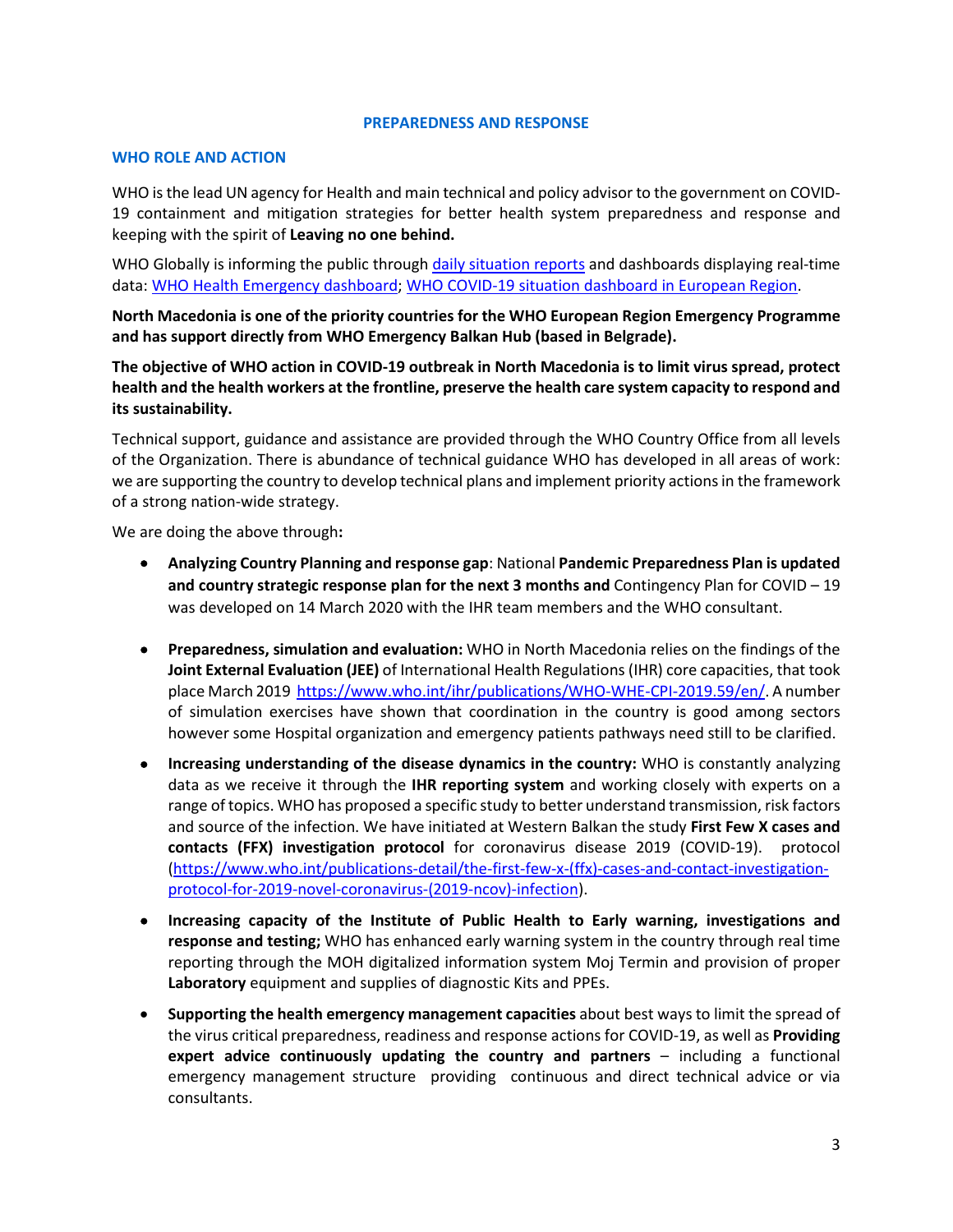- **Coordinating with national experts as member of the national infectious diseases committee:**  WHO is working with local networks of experts to enhance work on surveillance, epidemiology, early detection, clinical care and treatment, and other ways to identify, manage the disease and limit onward transmission.
- **Clinical management and Infection prevention and control (IPC): Sharing information and training health personnel** on preparedness and response based on real-time knowledge through WHO Open courses and Establishing a pool of coordinated and trained medical teams . The translation to Macedonian language of online WHO trainings for COVID-19 is undertaken <https://openwho.org/>
- **Risk Communication: Keeping the country, partners and the general public informed in real time:** individuals on how to protect themselves and others, including on the safe home care for patients with suspected COVID-19 infection and self-isolation. The advice includes protecting yourself and others, hand cleaning, food safety and mental health. Translation of posters and other promotional materials (all local languages, printed and distributed) including community engagement, and addressing perceptions, risky behaviors, and misinformation. Translation of video materials into local languages and broadcast via all media and social media. Risk Communication training has already taken place April 2019. [http://www.euro.who.int/en/health-topics/health-emergencies/pages/whos-work-in](http://www.euro.who.int/en/health-topics/health-emergencies/pages/whos-work-in-emergencies/risk-communication-in-emergencies/national-health-emergency-risk-communication-training-package)[emergencies/risk-communication-in-emergencies/national-health-emergency-risk](http://www.euro.who.int/en/health-topics/health-emergencies/pages/whos-work-in-emergencies/risk-communication-in-emergencies/national-health-emergency-risk-communication-training-package)[communication-training-package.](http://www.euro.who.int/en/health-topics/health-emergencies/pages/whos-work-in-emergencies/risk-communication-in-emergencies/national-health-emergency-risk-communication-training-package)
- **Strengthening Points of Entry**: activating Standard Operating Procedures at Skopje International Airport following WHO recommendations.
- **Funds mobilization**: WHO has launched the **COVID-19 Solidarity Response Fund** to enable individuals and organization to contribute to the response. Hosted by the UN Foundation and the Swiss Philanthropy Foundation, funds will be used to coordinate the response, to buy masks, gloves, gowns and goggles for health workers, to buy diagnostic tests, to improve surveillance, and to invest in research and development. [https://www.who.int/emergencies/diseases/novel](https://www.who.int/emergencies/diseases/novel-coronavirus-2019/donate)[coronavirus-2019/donate](https://www.who.int/emergencies/diseases/novel-coronavirus-2019/donate)
- COVID-19 could be regarded as an opportunity to upscale and accelerate the implementation of the **IHR Core Capacities**. Based on the Joint External Evaluation that was carried out in 2019 some areas require immediate strengthening: develop and implement a national IPC program and strategy for healthcare associated infections and strengthen biosafety and biosecurity.

### **WHO IN THE UN COUNTRY TEAM**

- WHO leads the **UN Health Group** has provided Continuous support to Coordination meetings with UNCT Health group, provided briefings to EU countries and has established daily contacts with a number of partners to keep them informed. The WR has been actively engaged in conducting sensitization briefings and continuous updating all UN Agencies, Embassies and the UNCT.
- The WHO's risk communication activities have included activation of and contribution to the **UN communication group.**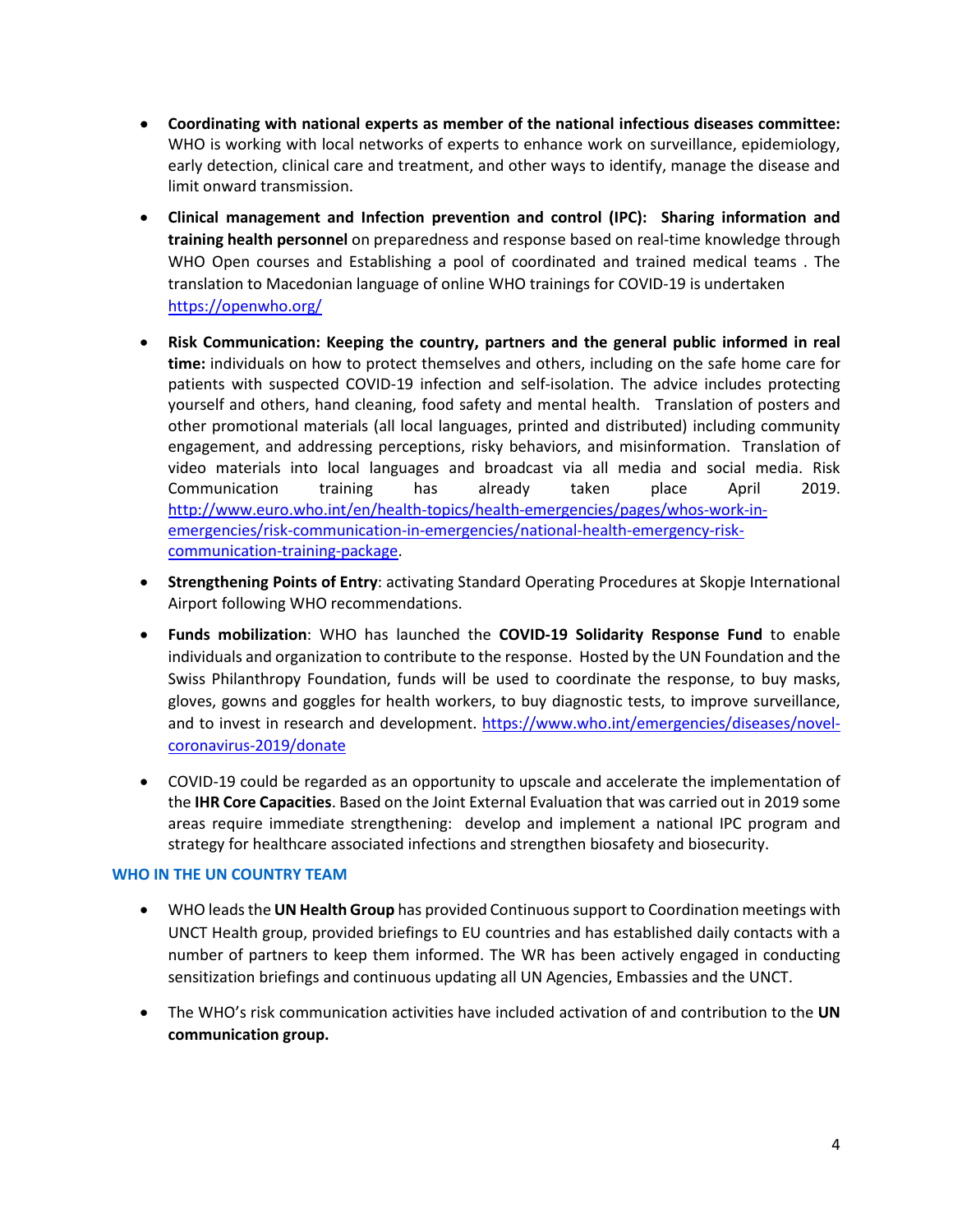• **UNCMT:** The UN activated a Crisis Management Team (CMT) on the COVID-19 outbreak in North Macedonia, led by UNRC. The CMT brings together WHO, UNICEF, UNDP, UNFPA, UNWomen, FAO, UNHCR and others UN entities operating in the country.

# **COUNTRY RESPONSE**

North Macedonia has immediately scaled up its response to detect, trace, prevent, treat, and reduce transmission to save lives. The country has been readying its emergency response system through its IHR core capacity strengthening for the last two years and increasing its capacity to detect and care for patients; the country is working hard now to ensuring its hospitalization surge capacity with necessary personnel in case the outbreak progresses from the clusters we are seeing now to a more communitybased transmission.

North Macedonia mobilized an all-of-government action to fight this new coronavirus, including scaling up emergency response mechanisms in all sectors. We have seen recently a positive society response and compliance as well as more trust in the government prevention measures. MOH has started a vigorous risk communication campaign in social media, on TV and other.

It is important to remember that COVID-19 is a totally new virus; and country response is based on lessons learnt only in the past two months from largely affected countries. Actions and readjustments of measures are continuous and monitoring of the situation is ongoing on daily basis.

### **All of Government Response**

- The Security Council of North Macedonia decided that there is no need to declare emergency or crisis on all the territory of North Macedonia except for the lock down measures in municipalities of Debar and Centar Zhupa – 16 March 2020.
- The President of North Macedonia addressed the citizens for compliance with instructions and for the citizens living abroad to delay their travel back to North Macedonia– 16 March 2020.
- Army of the Republic of North Macedonia (type and number of forces and capacities of the army units, purpose and tasks required and duration of the activity and engagement of the army units), were decided for dealing with any crisis situation – 13 March 2020.
- The Ministry of Health, the Ministry of the Interior, the Ministry of Transport and Communications, the Ministry of Foreign Affairs, the Army of the Republic of North Macedonia, the Crisis Management Center and the Directorate for Protection and Rescue, with all other state institutions concerned to make available all available capacities and resources that can be put in place to manage the situation – 13 March 2020.
- The Steering committee was formed as governmental body for coordination and management within a national crisis management system composed of: Ministers of: Interior, Health, Transport and Communications, Defense, Foreign Affairs and the Head of the Assessment Group are also meeting ad hoc with the Minister of Health and the Operational Committee for decision making on highest level.
- Ministry of Health is coordinating the response through its responsible expert committees:
	- 1. Infectious diseases commission as a technical expertise to MOH
	- 2. IHR multisectoral commission
	- 3. Operational Committee Task Force for COVID-19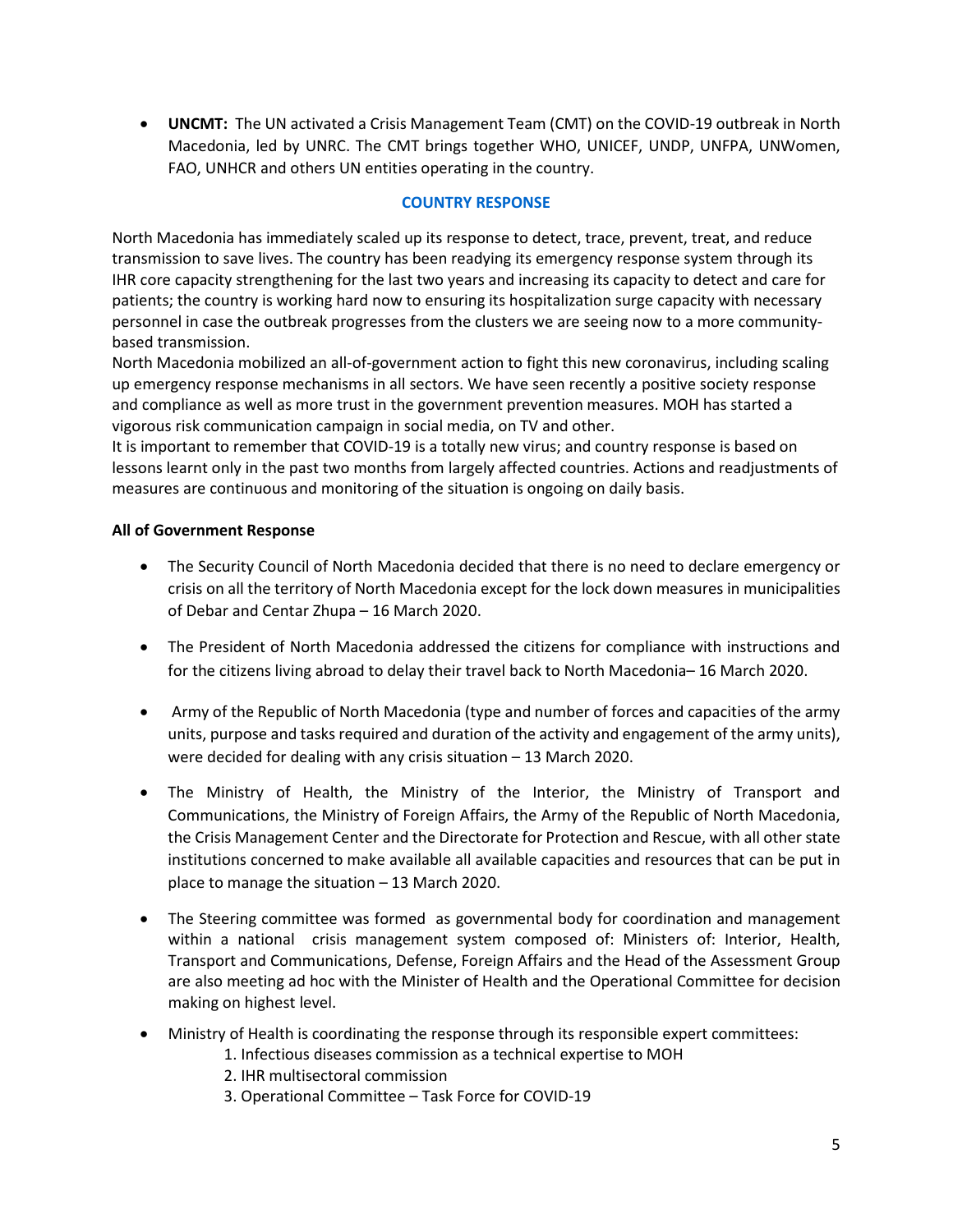# **Legal**

• Decision to implement punishment recommendations in accordance with Articles 205 and 206 of the Criminal Code for all natural and legal persons that violate the decisions adopted by the State Sanitary and Health Inspectorate and forward the same to the Public Prosecutor's Office of the Republic of North Macedonia for processing so that it can act in accordance within its legally established competences – 12 March 2020.

# **Measures by the Health Insurance Fund – Primary Health care**

The Health Insurance Fund took a series of measures to facilitate the services of its policyholders, to remain in force along the interim measures taken by the government for control of COVID-19 by simplification administrative procedures at primary health care to effectively provide the necessary most needed health services to the patients and to minimize unnecessary contact between GPs and patients, which should only be referred to a doctor when it is really necessary. Accordingly, measures are taken for insurers, family doctors and pharmacies, among others:

- Patients can have consultations and sick leaves (up to 14 days) from Family Physicians by telephone; In the case of need for isolation and substitution of the physician, the Fund will allow without limitation the appointment of a second physician, and if necessary another substitute.
- Family Physicians are given special authority to prescribe for Chronic conditions, rehabilitation prescription and other without referral to specialist. The insurance remains valid beyond the usual 5 years for the duration of the emergency in the country without need for administrative procedures for renewal as of 13 March 2020.

# **Hospitals**

- The government brought a decision to mobilize all medical staff from all public and private hospitals, to be ready to work for COVID-19 – 15 March 2020.
- The University Clinic for Infectious Diseases and Febrile States in Skopje is the designated reference and referral Clinic for care of patients with COVID-19. The Infectious wards from Shtip, Veles and Gostivar and the facility in Demir Kapija are designated as additional institutions for quarantine.
- Children's Hospital Kozle in Skopje has been designated and prepared for COVID-19 if eventual children are infected, and the rest will be transferred to the pediatric clinic to be isolated from COVID-19 patients – 15 March 2020.
- SoPs are adapted as per WHO guidelines for PPE use, case management and testing algorithms.

# **Drugs and Medicine**

• The State Market Inspectorate and the Agency for Drugs and Medical Devices (MALMED) shall carry out coordinated exceptional inspections of all economic operators that are selling products for protection against Coronavirus in order to check if they abide by the measures, recommendations and directions given by the Government – 13 March 2020.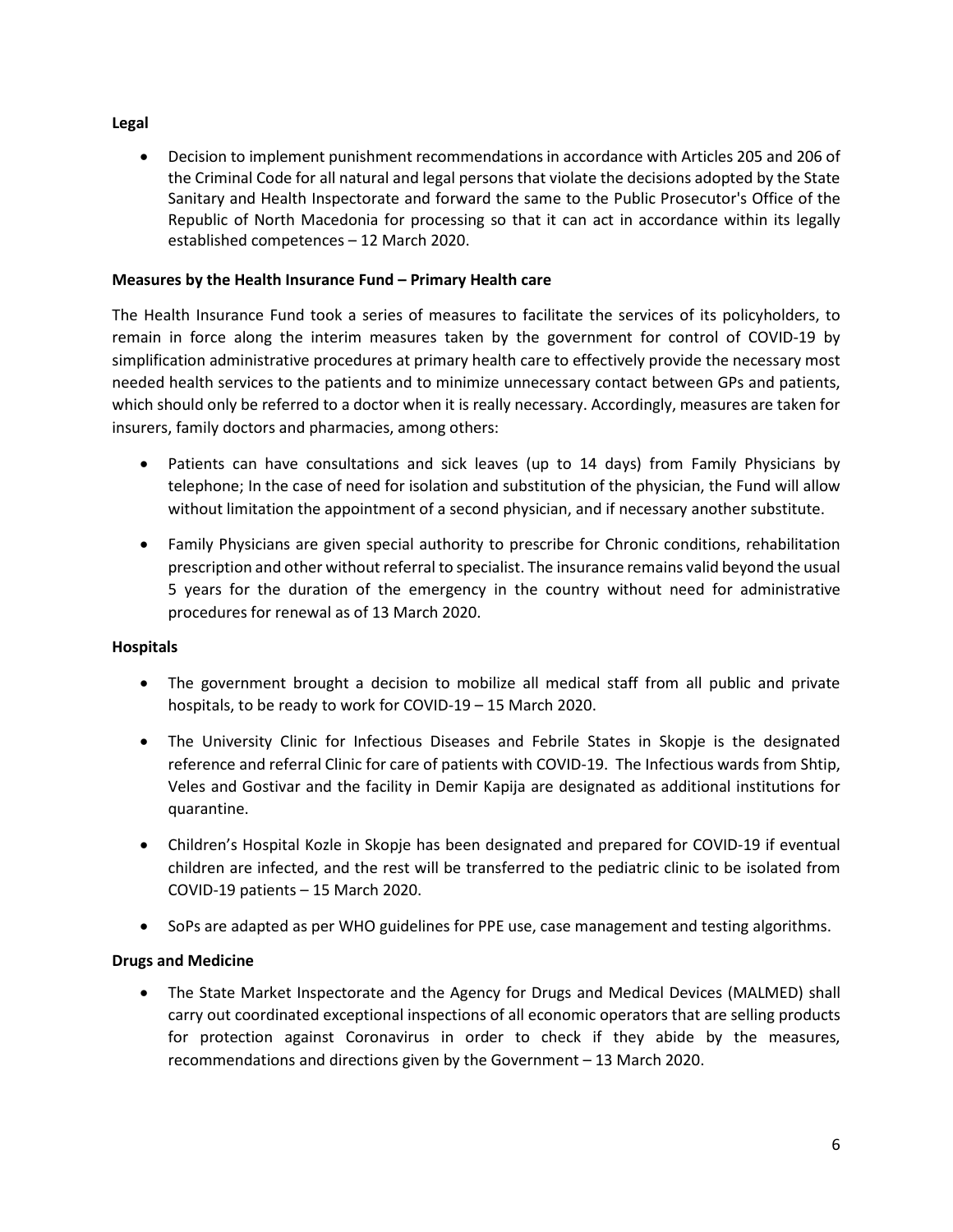# **Mental Health Support**

• Psychological support is organized by hotline by the University Clinic for Psychiatry – 16 March 2020.

# **Employment**

- Temporary stay at home for all employees with chronic illnesses and pregnant women 13 March 2020.
- The Government recommends all employers in North Macedonia, i.e. all managers in institutions, depending on the type of work and possibilities, to organize the work of the employees from home, without interrupting the regular functioning of the institution – 15 March 2020.
- The MOH recommended to the textile industry to organize the work process in accordance with the recommendations for the application of preventive measures with appropriate distance between employees.

# **Education**

- All kindergartens, schools and universities are shut until 24 March 2020 13 March 2020.
- One parent of children under the age of 10 (or enrolled in the  $4<sup>th</sup>$  grade) is allowed to stay at home to watch the children during the time when the schools are closed – 13 March 2020.
- The Macedonian Radio Television is recommended to allocate time daily for an educational programme intended for pre-school children and primary school students. The Ministry of Education and Science is obliged to prepare an intervention educational programme in the languages included in the educational process and to broadcast it daily and to share educational materials on all social networks and channels – 12 March 2020.

### **Travel**

- Introduction of travel restrictions was gradual starting with closing of some cross border 13 March to all land crossings and all airports on 16 March. The Skopje International Airport shall be closed completely on 18 March 2020, except for state, military medical and emergency flights.
- Citizens of North Macedonia can still enter the country after special request to Ministry of Foreign Affairs. Hotline is in place for that purpose.
- Information for travelers, leaflets and interviews were initially distributed at the airport and interviews and screening at points of entry was practiced to assess high risk situations in addition to the thermal cameras.

### **Mass-gatherings**

• All public and private gatherings are prohibited, regardless of the number of participants – 13 March 2020.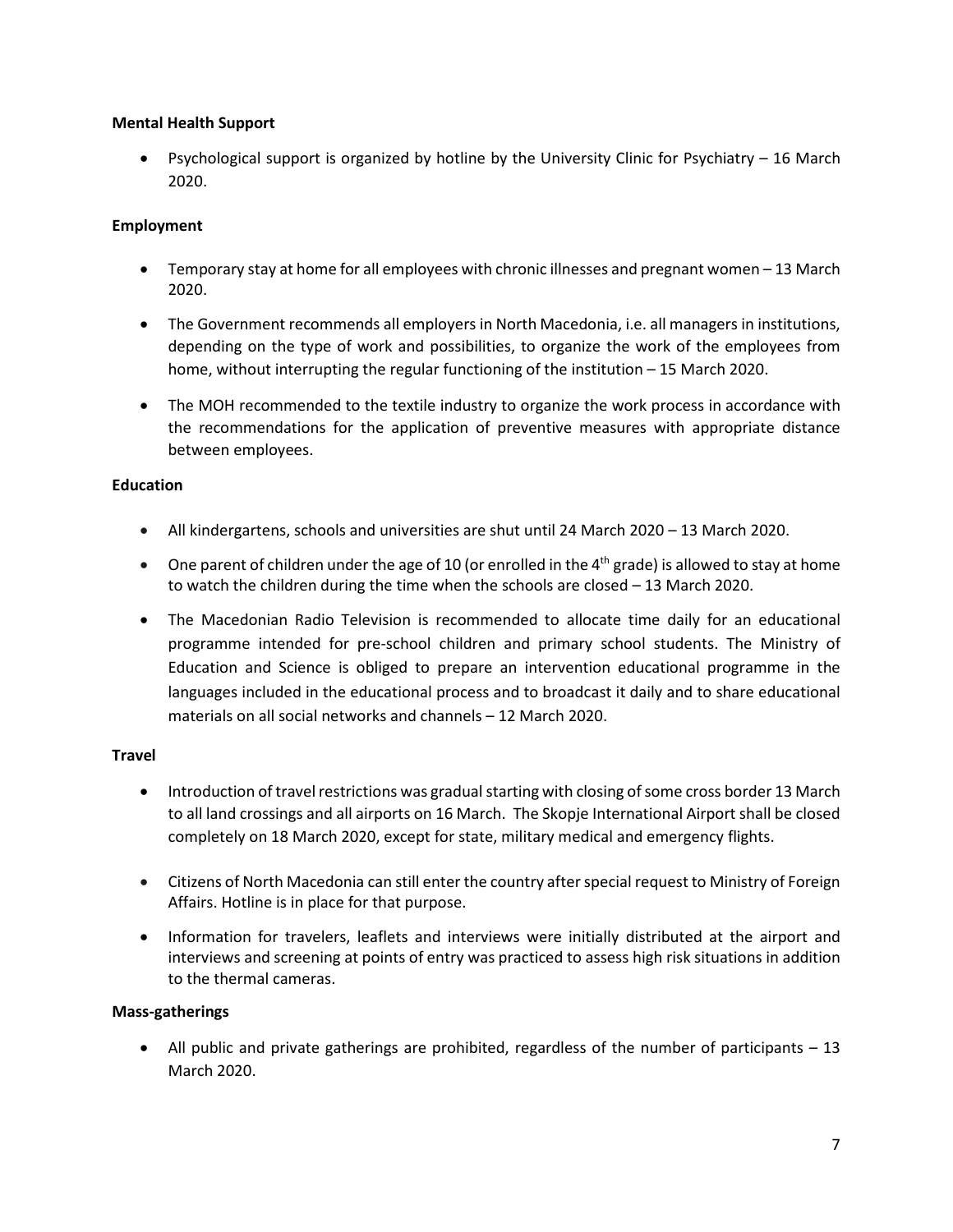• Faith communities, the Macedonian Orthodox Church, the Catholic Church and the Islamic Religious Community are advised to abide by the social distancing measures – 13 March 2020.

#### **Risk Communication**

- Main messages: citizens to strictly adhere to the recommendations in order to stop the spread of the virus mainly in areas of Debar and Center Zhupa but also Struga, Ohrid and Kichevo;
- The Minister of Health is giving the updates after taking the technical advices of the Commission and is one voice for the measurements taken and cases reporting officially for press release, media and social media.
- Public health experts from the Institute of Public Health or other departments are appearing on the media for recommendation to the public for protection and prevention.
- The Institute of Public Health and the Ministry of Health produced a number of self-explanatory videos based on the WHO material and published in TV and social media in three different languages (Macedonian, English and Albanian), HANs (Health advice notice), HDF (Health declaration form), posters, leaflets etc.
- The Ministry of Information Society and Administration is obliged, in collaboration with the Ministry of Health and telephone and mobile operators, to consider the option of sending a circular message regarding the recommendations through mobile applications (text message, Viber message, etc.), especially to the younger population, to observe the conclusions, measures and recommendations concerning the prevention and spread of COVID-19 disease – 12 March, 2020.

### **Social distancing**

• Ministry of Health issued an order for implementing self-isolation for 2 weeks for every citizen of North Macedonia entering the country through the border crossings and is coming from the countries with the high or middle risk countries, according to the WHO's list.

#### **Surveillance**

- Institute of Public Health is responsible institution for epidemiological and laboratory surveillance and response to threats from communicable disease at national level.
- All available surveillance systems for communicable disease are functional for detecting possible COVID-19 cases. Early Warning system is place and digitalized and based on syndromic approach.
- The surveillance network of communicable disease is composed of 10 Regional Centers for Public Health and 21 local Units of the Regional Public Health Centers, which are responsible for surveillance of communicable diseases, detection of clusters/outbreaks and response in their corresponding territory.
- Regular and timely reporting to IHR is ongoing.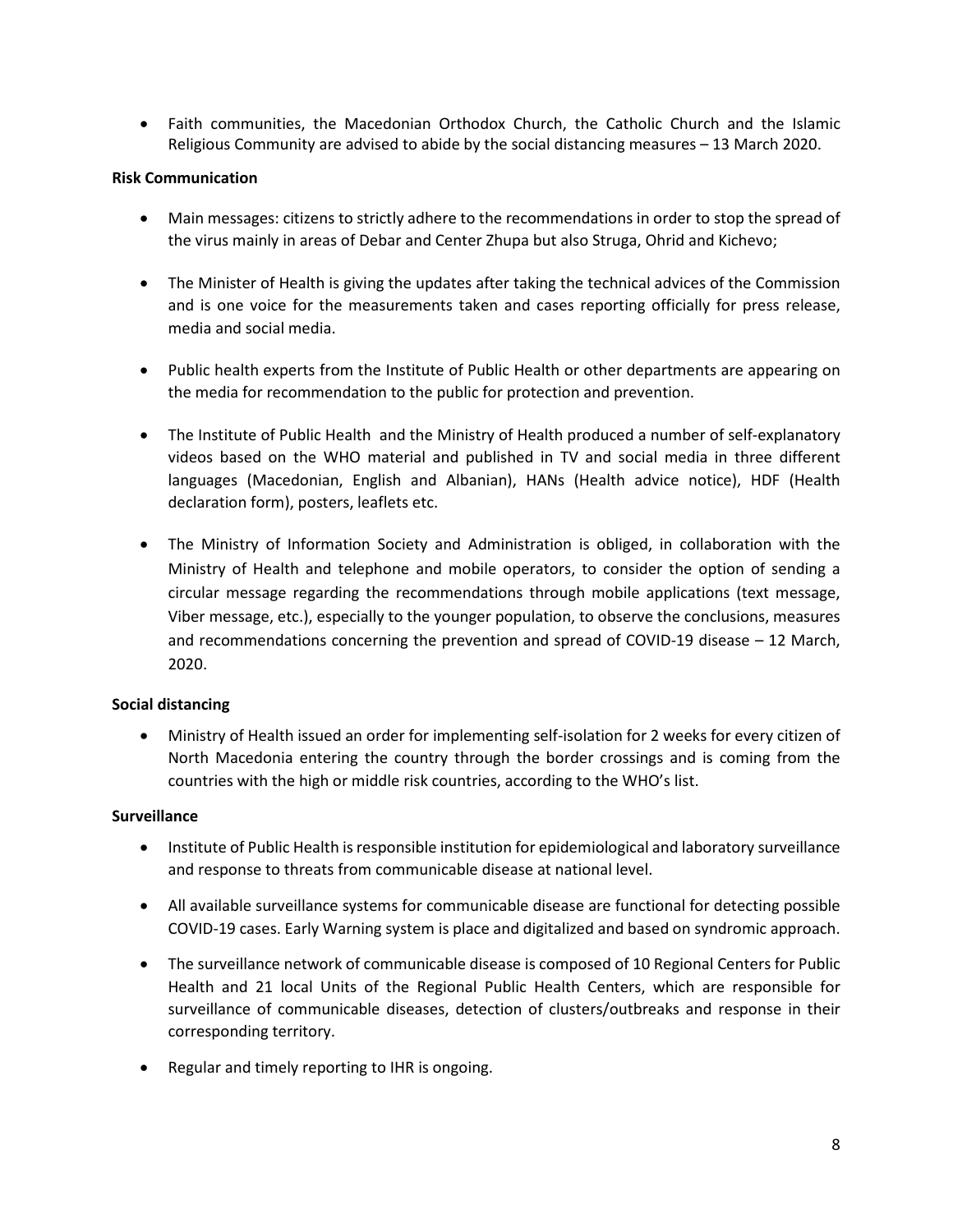#### **Community and NGO mobilization**

- Red Cross has been active: through translation and distribution of WHO and IFRC's educational materials for prevention of COVID-19 into Macedonian and Albanian language.
- Red Cross volunteers were initially placed at all border crossings for conducting surveys on each passenger crossing the border.
- The migrants transit centers are adapted for quarantine, if needed for isolation of suspected COVID-19 among migrants.
- Red cross has distributed hygiene packages, disinfection materials and clothes to the people in the shelters in Vizbegovo, Skopje

### **Hotline**

• Hotlines are established for general information for measures, health care and other information related to COVID-19 to be referred to the "Alo Doctor" Call Center and the emergency hotlines of the Centers for Public Health/ Institute for Public Health are to be used exclusively for suspected and symptomatic cases, who have returned from high and medium risk countries, or have been in contact with a confirmed case – 16 March 2020. Foreign affairs has established their own hotlines for stranded nationals at borders or in other countries.

### **IMPORTANT NUMBERS**

| <b>COVID-19 general information</b>               |             |
|---------------------------------------------------|-------------|
| "Alo Doctor" Call Center                          | 02 15 123   |
| In case of symptoms and asymptomatic travelers    |             |
| CPH Bitola                                        | 071 261 330 |
| <b>CPH Veles</b>                                  | 071 219 278 |
| CPH Gevgelija                                     | 078 545 444 |
| CPH Kochani                                       | 071 373 913 |
| CPH Kumanovo                                      | 070 215 851 |
| CPH Ohrid                                         | 070 723 029 |
| <b>CPH Prilep</b>                                 | 076 475 747 |
| CPH Skopje                                        | 071 289 614 |
| <b>CPH Strumica</b>                               | 072 235 543 |
| CPH Tetovo                                        | 075 240 464 |
| <b>RU Gostivar</b>                                | 076 365 161 |
| CPH Shtip                                         | 078 365 613 |
| IPH Skopje                                        | 078 387 194 |
| <b>Psychological support</b>                      |             |
| Parents of preschool and school children          | 072 912 676 |
| Self-isolated adults                              | 072 919 009 |
| Citizens of municipalities Debar and Center Zhupa | 070 241 807 |
| <b>Foreign Affairs</b>                            |             |
|                                                   |             |
| Regular line, Viber and WhatsApp                  | 075 273 732 |
| Regular line                                      | 075 446 647 |